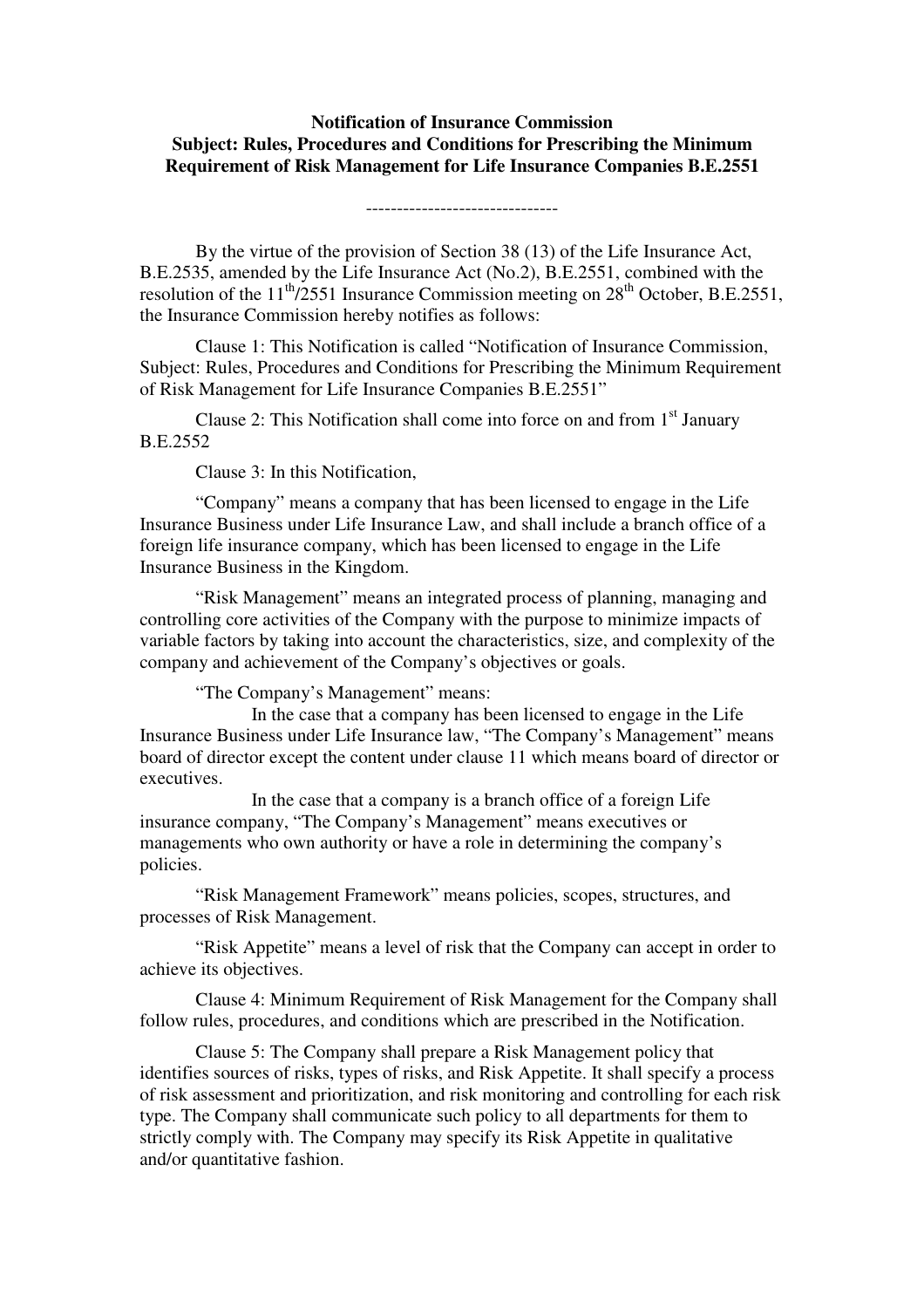In exception to Risk Management policy under first paragraph, the Company shall prepare summary of its 3-year business expansion plan, business growth, and a plan to support such business expansion.

 The Risk Management policy under first paragraph and the summary of 3-year business expansion plan under second paragraph must be approved by the Company's Management.

 Clause 6: The Company shall specify scope of Risk Management in accordance with the Risk Management policy and shall identify main content of the Risk Management which must envelop the core activities which are as following:

6.1 Product design and development

6.2 Insurance Pricing

6.3 Underwriting

6.4 Claim management

6.5 Reinsurance

6.6 Investment in other businesses

 Clause 7: The Company shall establish a Risk Management structure in accordance with the Company's policies, objectives, and environment. The Company's Management shall approve the Risk Management structure and review the Risk Management report every year.

Clause 8: The Company shall set up a process of Risk Management as follows.

 8.1 The Company shall identify risks and sources of risks that have financial and non-financial impact to the Company. The Company shall review the risks periodically and the review shall be taken for at least once a year or every time there is significant change in risk factors. The review, at minimum, shall include the following types of risk:

 (1) Strategic Risk means risk that arises from inappropriate policies, inappropriate strategic plans, inappropriate operation plans, and inappropriate execution, or execution which is inconsistent to internal factors and external environment.

 (2) Insurance Risk means risk that arises from volatility of frequency, severity, and timing of loss occurrence that deviates from assumptions used in insurance pricing, reserving, and underwriting.

 (3) Liquidity Risk means risk that arises from the Company's inability to pay its liability and obligation due.

 (4) Operational Risk means risk that arises from failure, inadequacy, or improperness of personnel, operation process in the internal system, or external factors.

 (5) Market Risk means risk that arises from changes in market prices of investment asset, interest rate, foreign exchange rate, equity instrument, and commodity.

 (6) Credit Risk means risk that arises from failure of another party to perform according to the terms of agreement, and the probability that the counter party's credit risk will be downgraded.